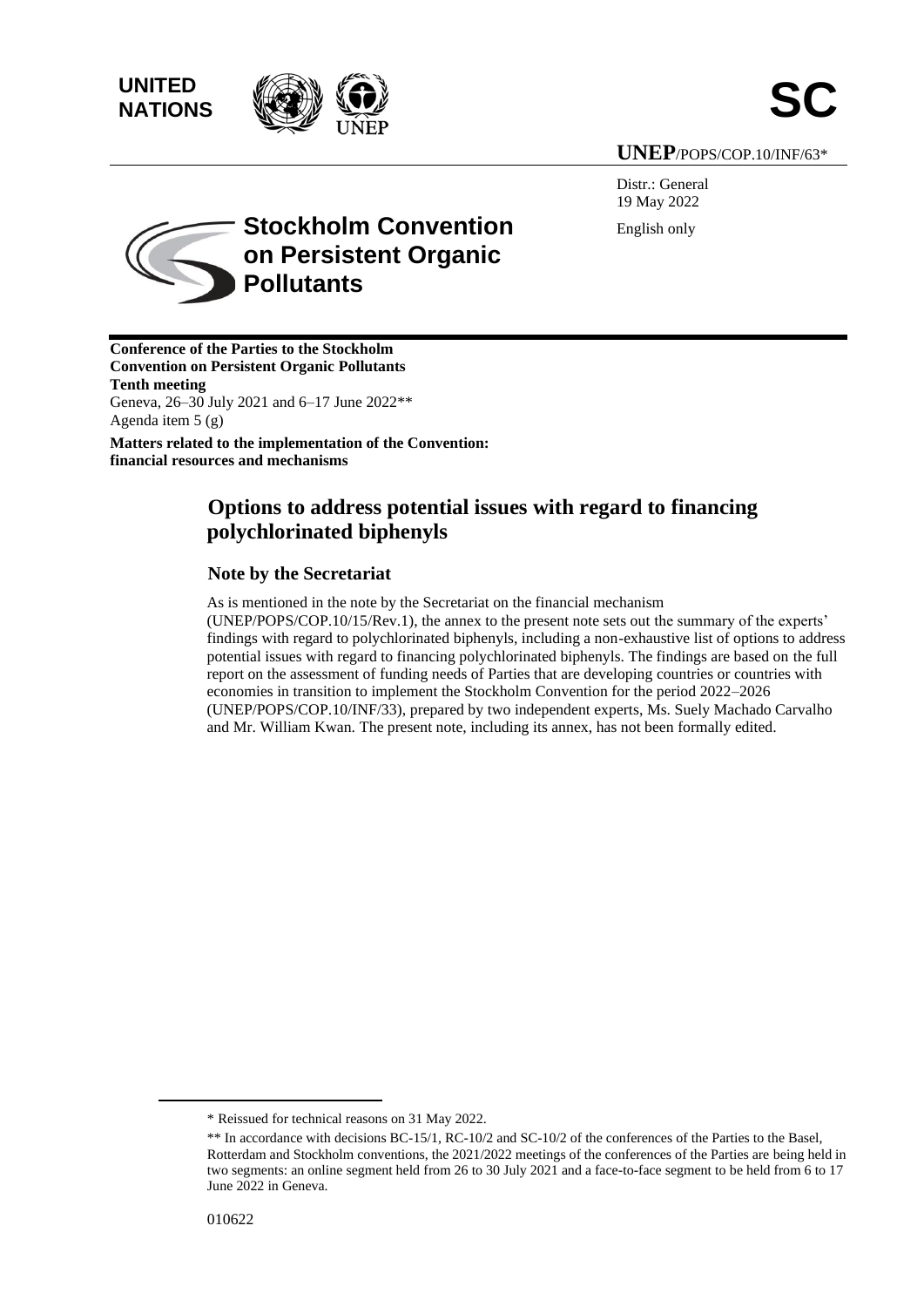## **Annex**

# **Options to address potential issues with regard to financing polychlorinated biphenyls**

## **A. Introduction**

1. With regard to the elimination of the use of polychlorinated biphenyls (PCB) in equipment (for example transformers, capacitors or other receptacles containing liquid stocks), as set out in Part II of Annex A to the Stockhom Convention, each Party shall:

Make determined efforts to identify, label and remove from use equipment by 2025;

(b) Make determined efforts designed to lead to environmentally sound waste management of liquids containing PCBs and equipment contaminated with PCB as soon as possible but no later than 2028.

2. The online segment of the Stockholm Convention COP-10 adopted decision SC-10/3 of relevance to PCB management and the intersessional work on the financial needs assessment 2022-26.

3. Paragraph 1 of decision SC-10/3 requested the Secretariat to forward, among others, the report of the full assessment of the funding necessary and available for the implementation of the Stockholm Convention for the period 2022–2026<sup>1</sup>.

4. Paragraph 2 of decision SC-10/3, among others, strongly encouraged the donors to the Global Environment Facility (GEF) trust fund, at its eighth replenishment, to increase significantly the allocation for the Convention, to assist recipient country Parties, in full conformity with the provisions of the Convention, in fulfilling their commitments related to, among others, the elimination of the use of PCB in equipment by 2025 and the environmentally sound waste management of liquids containing PCB and equipment contaminated with  $PCB<sup>2</sup>$  as soon as possible and no later than 2028, in line with the information contained in the reports referred to in paragraph 1 of decision SC-10/3.

5. Paragraph 3 of decision SC-10/3 requested the GEF, among others, to consider the information contained in the reports referred to in paragraph 1 of decision SC-10/3 in the negotiations of the eighth replenishment of the GEF trust fund.

6. Paragraph 4 of decision SC-10/3 requested the Secretariat, as appropriate, to continue to compile information on matters related to the financial mechanism and to update the relevant documents for consideration by the COP at the face-to-face segment of its tenth meeting, in 2022. This work includes the continuation of the work on achieving the 2025/2028 deadlines under the Convention with regard to PCB, as presented in the above decision.

7. Given the urgency of the matter, the Secretariat has prepared the present document, which contains an excerpt of the assessment of funding needs under the Stockholm Convention for the period 2022-26 focusing on PCB, an analysis of potential issues with regard to financing PCB, and options to address these issues.

## **B. Outcomes of the Needs Assessment for the period 2022–2026 with regard to PCB**

8. The Secretariat, pursuant to decision SC-9/15, has received a mandate to hire a team of experts to undertake the assessment of funding needs under the Stockholm Convention for the period 2022- 2026 (coinciding with GEF-8). The methodology approved by the COPrequires the experts to base the needs assessment on national implementation plans (NIPs) and Article 15 reporting data as well as quantitative information received from Parties eligible to receive funding from the GEF. The following sections outline the key findings of the experts with regard to PCB and a breakdown of the costs to address PCB.

<sup>&</sup>lt;sup>1</sup> UNEP/POPS/COP.10/INF/33.

<sup>&</sup>lt;sup>2</sup> Having a polychlorinated biphenyl (PCB) content above 0.005 per cent, in accordance with paragraph 1 of Article 6 and part II of Annex A to the Convention.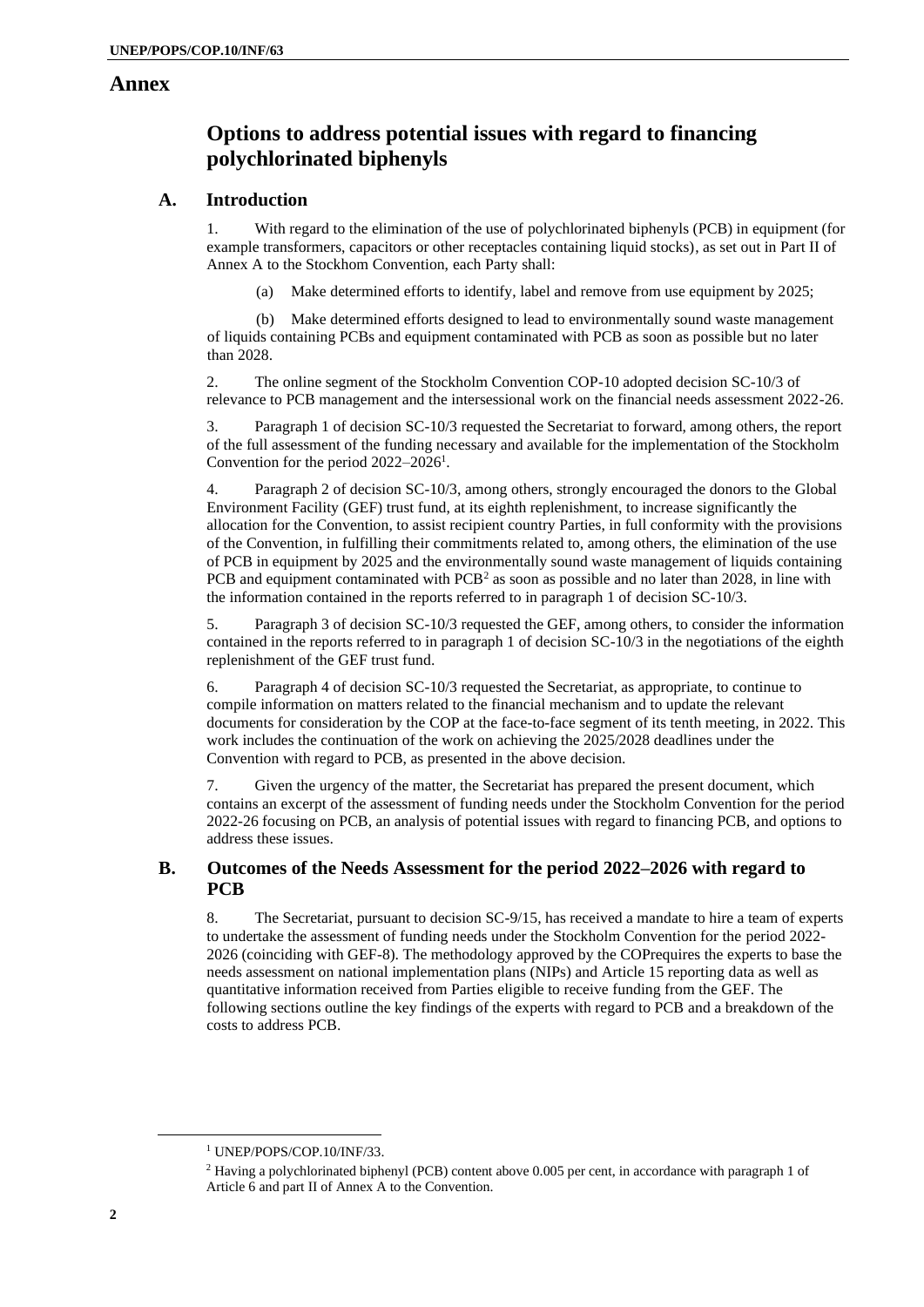#### **1. Key findings of the Needs Assessment report with regard to PCB**

### **Findings 1:**

The preliminary outcomes of the assessment show an increasing trend of PCB funding needs and quantities of 720 thousand tons of PCBs that are yet to be disposed of. This figure includes PCBcontaminated oil and equipment.

#### **Findings 2:**

The assessment also indicated discrepancies in the data reported in NIPs, and difficulties Parties encountered to report disaggregated data. This is aggravated by the fact that, at the time of the preparation of the needs assessment report, many countries had not yet updated their NIPs, as required following the listing of new chemicals under the Convention.<sup>3</sup>

#### **Findings 3:**

The amount of PCB is often recorded from the first NIPs and does not reflect the recent disposals. In cases of some countries, interviews revealed that GEF projects have been recently approved for PCB destruction. In general, the quantities of PCB appear to be underestimated, and the exact figures likely to be somewhat greater than the NIP database suggests.

#### **Findings 4:**

PCB - despite being a legacy POP - still remains a challenge in many countries due to vast volumes it has been used at and the cost of destruction. Those who have disposed of PCB nationally often had facilities developed with GEF support. Additionally, a challenge is that some PCB contaminated equipment like transformers are still in use and cannot be easily replaced, located and measured. Another challenge is also building PCB inventories and identification of PCB contaminated equipment and sites, since technology is not always available and laboratory capacities are limited.

#### **Findings 5:**

Interviews revelated that some countries lack complete public awareness of the risks of PCB, which results in the continued use of PCB contaminated equipment and improper storage of contaminated waste, potentially exposing large numbers of population and the environment. In turn, a positive example of the benefits of public awareness included a case where informed citizens have created sufficient public pressure to drive change, including help to mobilize national funding and access to GEF funding.

#### **Findings 6:**

In order to evaluate how much of the PCB oils and contaminated equipment has been disposed of and what is remaining to be disposed of before 2028, Parties may wish to consider a follow up of the validation work, this time focusing on PCBs.

#### **2. Costs to address PCB**

9. A breakdown of costs to address remaining PCB per region is presented in table 1.

| <b>Region</b>    | <b>PCBs</b><br>(tons) | <b>PCB</b><br>Equipment | <b>Total</b><br>(tons) | <b>Disposal costs</b><br>per tonne | <b>Total Funding Needs (US\$)</b> |
|------------------|-----------------------|-------------------------|------------------------|------------------------------------|-----------------------------------|
|                  |                       | (tons)                  |                        | (US\$)                             |                                   |
| <b>CEE</b>       | 26,574                | 128                     | 26,701                 | 3,824                              | 102, 103, 746                     |
| <b>LAC</b>       | 60,415                | 123                     | 60,538                 | 3,859                              | 233,615,426                       |
| Africa           | 35,479                | 79                      | 35,558                 | 5,587                              | 198,673,518                       |
| Asia-<br>Pacific | 597.544               | 757                     | 598,301                | 3,104                              | 1,856,903,610                     |
| Global           | 720,012               | 1,087                   | 721,099                | 3,316                              | 2,391,296,300                     |

**Table 1: Breakdown of costs to address remaining PCB per region**

<sup>&</sup>lt;sup>3</sup> The Stockholm Convention Secretariat also engaged the University of Massachusetts to interview a sample of countries to validate existing data on quantities of Persistent Organic Pollutants (POPs) provided by countries through national implementation plans (NIPs) of the Stockholm Convention.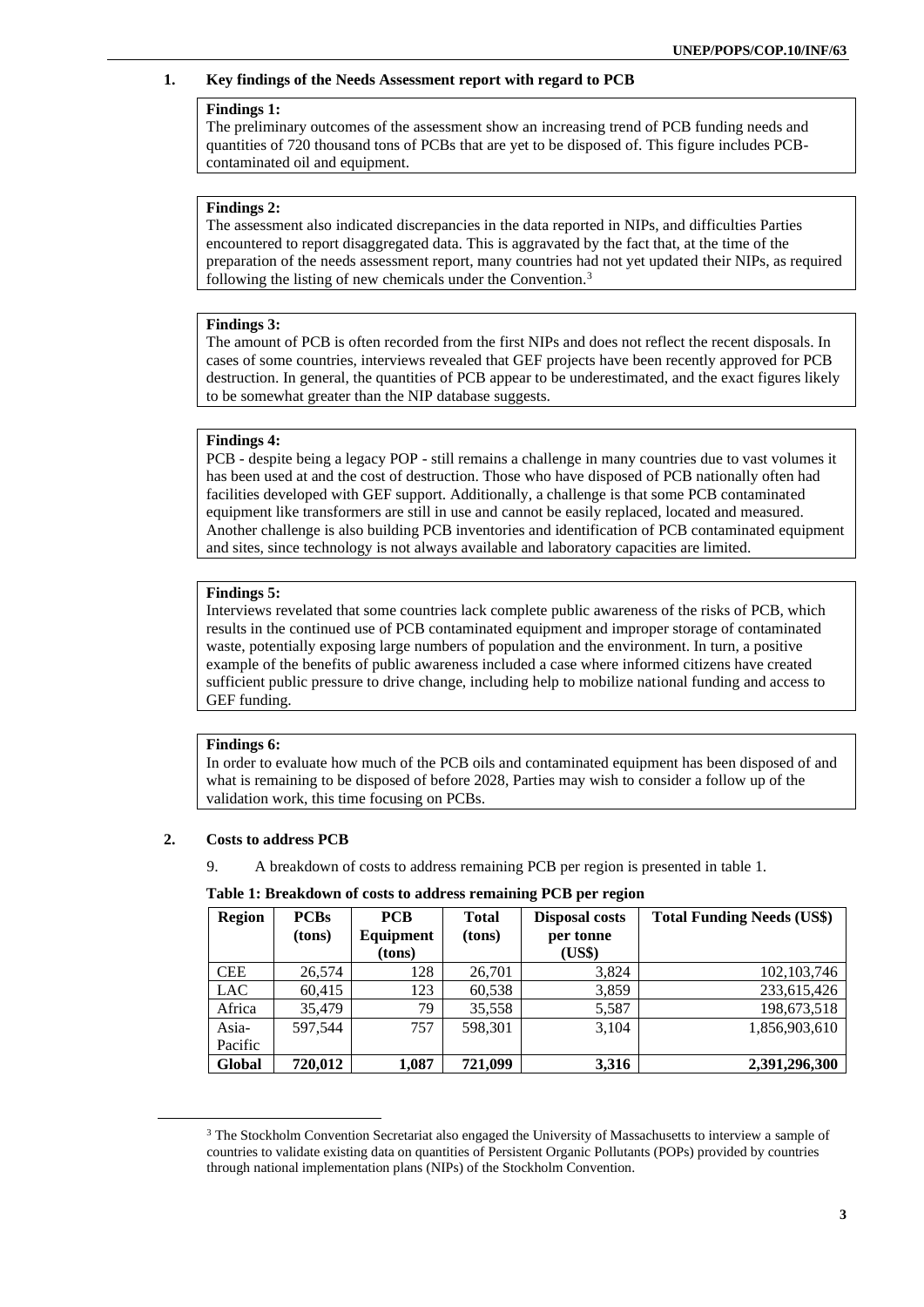10. Reported quantities of PCB (as at June 2020) were based on analysis of NIPs, NIPs update, Article 15 national reports, GEF Terminal Evaluation reports and responses to questionnaires received by the Secretariat of the Basel, Rotterdam and Stockholm Conventions.

11. In the case of reporting on PCBs, units of contaminated equipment, such as capacitors and transformers, were reported separately from PCB oils. In converting the unit of contaminated equipment into equivalent tonnage to calculate funding needs, transformers are assumed to contain 1.36 kg of oil; capacitors contain much smaller amounts. A figure of 1.25 kg of oil/piece of equipment (transformers and capacitors) was assumed to estimate PCB quantity. Densities of PCBs and pesticides were between 1.0 and 1.9 g/cm3. Reported quantities in liters of PCBs oils and pesticides were converted to tonnes using an average density of 1.7 g/cm3.

12. Final project costs as reported in GEF POPs Terminal Evaluation reports supplied by GEF Secretariat (as of June 2020) were analyzed to derive the costs figures used for future funding need calculation. Based on the project costs in the Terminal Evaluation report reviewed and average costs calculated, global average disposal cost of \$3,316 per tonne was used to calculate the total funding needs in the above table. Average disposal costs for each region are shown in table 1 for ease of reference.

### **C. Potential issues with regard to financing PCB**

#### **1. GEF corporate targets for POPs**

13. The GEF-6 corporate target for POPs amounted to 80,000 tonnes reduced POPs. For GEF-7 there is no specific POPs target. There is an aggregate corporate target for solid and liquid chemicals amounting to 100,000 tonnes for the reduction of all eligible chemicals in the chemical and waste focal area (POPs represent about 98%). A target of 1,300 g TEQ/y was set for U-POPs.

14. The draft corporate target for GEF-8 amounts to 301,400 metric tons<sup>4</sup> and 5,935 gTEQ<sup>5</sup>. This increase is due to increased co-benefits of POPs related work with other GEF focal areas. It is unlikely that PCB disposal will be financed through co-benefits. For ease of reference, it is hence assumed that the GEF-7 aggregate corporate target for solid and liquid chemicals amounting to 100,000 tonnes are matched in GEF-8 and GEF-9 for POPs and in particular for PCB disposal.

#### **2. Assumed gaps in targeting PCBs in GEF-8 (2022-26) and GEF-9 (2026-30)**

15. Assuming that the GEF in GEF-8 and GEF-9 focuses its attention entirely on PCBs (on the expense of other POPs) a projected amount of 200,000 tonnes PCBs could be disposed of until 2028 (with accelerated programming of PCB projects in GEF-9 ending in 2030). This leaves a gap of about 520 thousand tonnes of PCBs to be disposed of until 2028.

#### **Projected funding gap:**

With average disposal costs of USD 3,316/tonne, the funding gap for PCB disposal amounts to about USD 1.7 billion.

### **D. Options to adress potential issues with regard to financing PCB**

16. Looking at the preliminary outcomes of the Needs Assessment for the period 2022-2026 with regard to the management and disposal of PCB under the Stockholm Convention, as well as at the historic GEF corporate targets for POPs, it is clear that, in light of the 2025 and 2028 deadlines for the management and disposal of PCBs under the Convention, gaps in targeting PCBs in GEF-8 (2022-26) and GEF-9 (2026-30) must be assumed.

17. As the principal entity entrusted with the operations of the financial mechanism of the Stockholm Convention (art. 14), the GEF can continue to ensure its key role in supporting developing countries and Countries with Economies in Transition (CEITs) to comply with their commitments under the Convention by:

(a) Significantly increasing the notional allocation for the Stockholm Convention component of its Chemicals & Waste Focal Area;

Establishing a temporary PCB fund, in accordance with its criteria for the establishment of Trust Funds, in order to address the 2025 and 2028 deadlines for PCBs.

<sup>4</sup> GEF core indicator 9.

<sup>5</sup> GEF core indicator 10.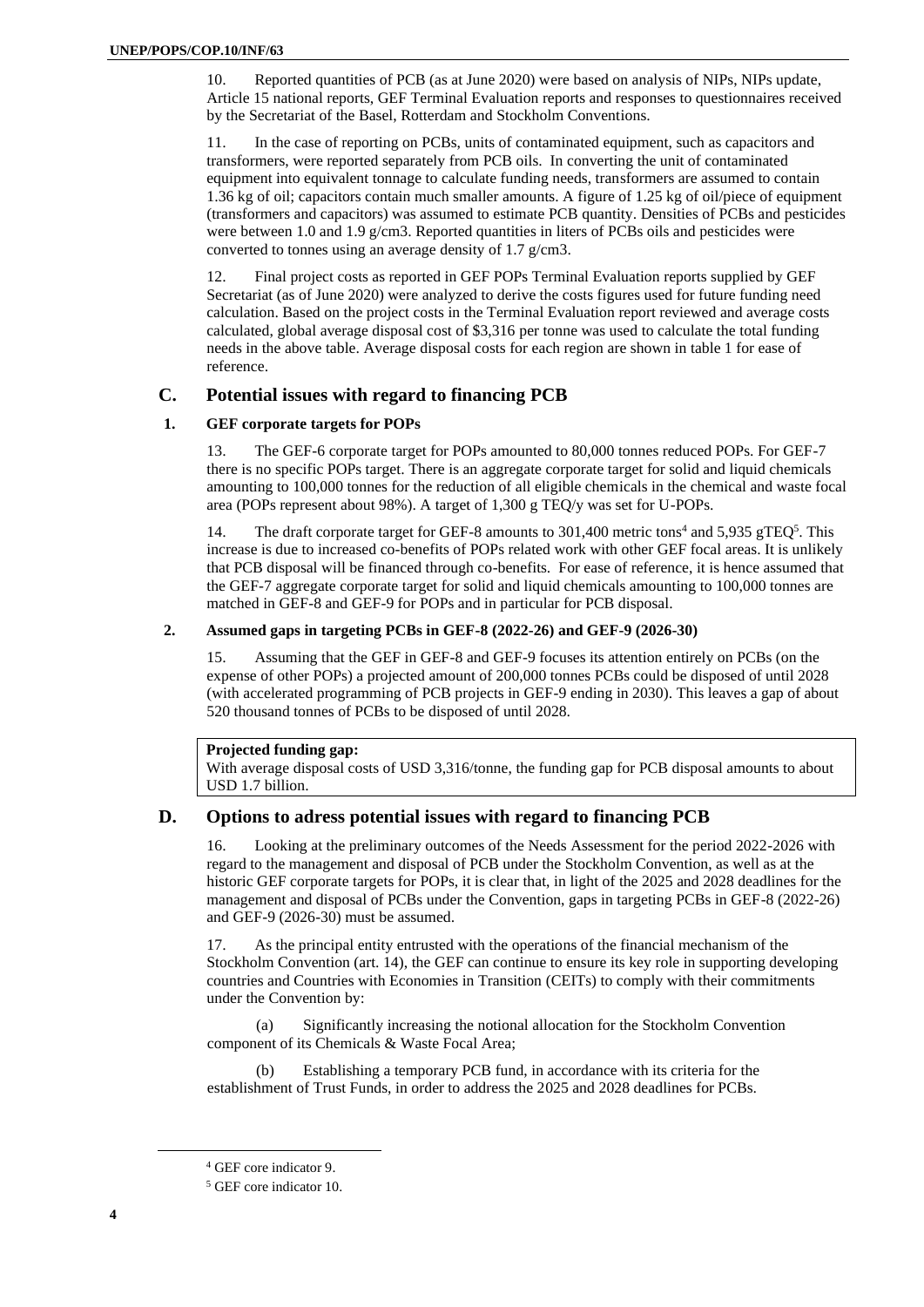18. Developed countries and other countries in a position to do so could also contribute significantly to addressing the 2025 and 2028 deadlines for PCBs by:

(a) Increasing their support for the GEF in general, and providing voluntary contributions to a temporary fund for PCBs under the GEF;

(b) Contribute to the Stockholm Convention voluntary special trust fund for supportive activities such as technical assistance, capacity building and outreach;

(c) Developing further the PCB management and disposal activities of their bilateral cooperation programmes.

19. All Parties are called upon to continue mainstreaming the sound management of chemicals and waste, in particular the management and disposal of PCBs under the Convention, into their national development plans, as well as to further develop the involvement of the private sector in general and the chemical industry in particular, in order to address the sound management of chemicals and waste from the integrated approach perspective. In doing so, developing countries and CEITs can develop proposals for projects and programmes that address their national priorities in effective and efficient ways and therefore may attract external funding, including by the GEF.

20. The options for financing PCB in paragraphs 17-19 of the present note are not mutually exclusive and could be implemented conjunctly. A summary table of the indentified options is contained in the Appendix to the present note.

#### **1. Further information on the NPIF and the CBIT trust funds**

#### **Nagoya Protocol Implementation Fund (NPIF) 6**

21. The NPIF was a multi-donor trust fund that started operations on 26 May 2011. It could receive voluntary contributions of multiple governments and the private sector. The NPIF was created to fund activities under the Nagoya Protocol on Access to Genetic Resources and the Fair and Equitable Sharing of Benefits Arising from their Utilization (the Nagoya Protocol), adopted at the tenth meeting of the COP to the Convention on Biological Diversity (CBD).

22. The NPIF supported signatory countries and those in the process of signing the Nagoya Protocol, and that intended to ratify the Protocol in order to accelerate the ratification and implementation of the Protocol. The Fund supported, among others, existing opportunities leading to development and implementation of concrete Access and Benefit-sharing (ABS) agreements with involvement of the private sectors.

23. The projects funded under the NPIF encouraged the engagement with private sector entities interested in exploring the economic potential of genetic resources and facilitate the transfer of appropriate technologies. Through the implementation of this type of projects, countries should be generating additional information that can help to understand their capacities and needs on ABS, with focus on the provisions from existing policies, laws, and regulations affecting genetic resources.

24. The 46th GEF Council in May 2014 took note of the good progress made by the GEF Secretariat in managing the NPIF, and decided to extend the operation of the NPIF to 31 December 2020 for operational reasons, to allow continuation of project preparation for, and implementation of, the Project Identification Form (PIF) approved projects. Consistent with the May 2011 GEF Council decision on the NPIF, the Council did not approve new PIFs under the NPIF after 30 June 2014. Noting that the GEF-6 Biodiversity Focal Area Strategy includes resources for implementing the Nagoya Protocol, Council requested that the GEF Secretariat report to the COP of the Convention on Biological Diversity on funding for the ratification and early implementation of the Nagoya Protocol.

25. During the life of the NPIF, the GEF Secretariat approved a total of 13 NPIF project proposals, totalling \$15.1 million and leveraging \$32.4 million in co- financing. These projects have benefited a total of 52 countries in support of the ratification and implementation of the Nagoya Protocol.

#### **Capacity-building Initiative for Transparency (CBIT) 7**

26. The Paris Agreement established an enhanced transparency framework for action and support, with built-in flexibility which takes into account Parties' different capacities and builds upon

 $6$  See at[: https://www.thegef.org/sites/default/files/documents/NPIF\\_brochure\\_-\\_English.pdf.](https://www.thegef.org/sites/default/files/documents/NPIF_brochure_-_English.pdf)

<sup>7</sup> See at: [https://www.thegef.org/sites/default/files/council-meeting-](https://www.thegef.org/sites/default/files/council-meeting-documents/EN_GEF.C.50.05_CBIT_TF_Establishment_0.pdf)

documents/EN\_GEF.C.50.05\_CBIT\_TF\_Establishment\_0.pdf.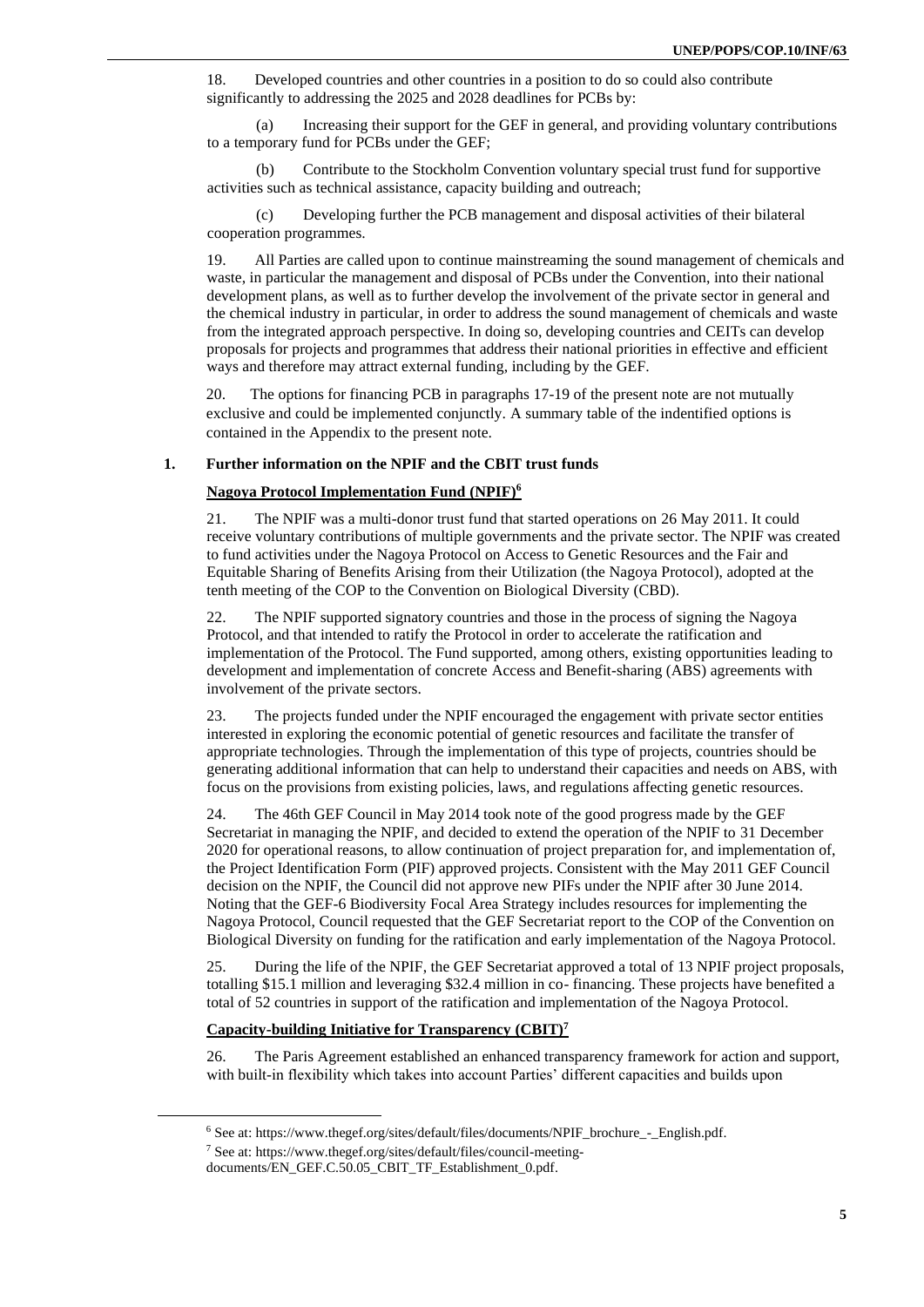collective experience.For many developing countries, capacity constraints create barriers to reporting, hence the need for additional and expedited capacity-building support related to transparency.

27. As an entity entrusted with the operation of the Financial Mechanism of the Convention, Parties decided at COP 21 that the GEF shall serve the Paris Agreement. In Paris, the COP requested the GEF to make arrangements to support the establishment and operation of CBIT, including through voluntary contributions in the sixth replenishment of the GEF (GEF-6). Given the timing of the COP 21 request, the sixth replenishment decision of the GEF included no specific provisions to support CBIT.

28. The COP request therefore implies that a new trust fund be established through additional voluntary contributions in order to support CBIT through the end of the GEF-6 cycle. The support for CBIT started with the establishment of the CBIT Trust Fund (TF), which was finalized in September 2016

29. Originally, the CBIT TF was set to accept contributions until 30 June 30 2018, at the end of the GEF-6 period. The Council, at its 54th meeting in June 2018, decided to extend the CBIT TF contribution date and project approval date to 31 October2018, to accommodate additional voluntary financial contributions. From late 2016 to October 2018, the GEF approved 44 CBIT projects using resources from the CBIT TF. Within two years of its establishment, the CBIT TF successfully programmed all available resources—amounting to \$58.3 million.

30. The trust fund's termination date is set on 30 April 2025, eighteen months after the final Trustee commitment and cash transfer date of 31 October 2023. Notional allocations for CBIT activities have been included in the GEF Programming Directions for the Climate Change Focal Area since the beginning of GEF-7.

#### **2. Other activities in support of achieving the 2025 and 2028 deadlines with regard to PCB**

31. Given the complexity and global nature of PCB management, additional activities may be necessary to support the options to address potential issues with regard to financing PCB. Additional activities could include the following:

(a) Strengthening communication and outreach activities to further raise public awareness and to increasing the political priority accorded to PCB management and disposal, including in national strategies and priorities;

(b) Identification of possible lead and donor countries for the areas of work in the PCB area;

(c) High-level event on achieving the 2025/2028 deadlines;

(d) Setting up of global networks, among others, of implementing agencies and donors wishing to contribute to the global work on PCB;

(e) Setting up of a brokering service to connect implementing agencies, donors and recipients.

#### **3. Key dates**

32. The following key dates are of relevance for meeting the 2025 and 2028 deadlines with regard to PCB:

(a) February 2021: finalization of the working document on the financial mechanism of the Convention (outcome: document UNEP/POPS/COP.10/15);

(b) July 2021: online segment of the Stockholm Convention COP-10 (outcome: decision SC-10/3);

(c) December 2021: PCB SIWG publishes revised draft "Guidance for development of PCB inventories and analysis of PCB". Revised PCB reporting format available in electronic reporting system for Article 15 national reporting;

(d) Early 2021 to mid-2022: GEF-8 replenishment negotiations;

(e) January/February 2022: update of the working document on the financial mechanism of the Convention, including draft decision (outcome: document UNEP/POPS/COP.10/15/Rev.1);

(f) April 2022: Effectiveness evaluation committee reviews preliminary reports, including on progress towards the elimination of PCB;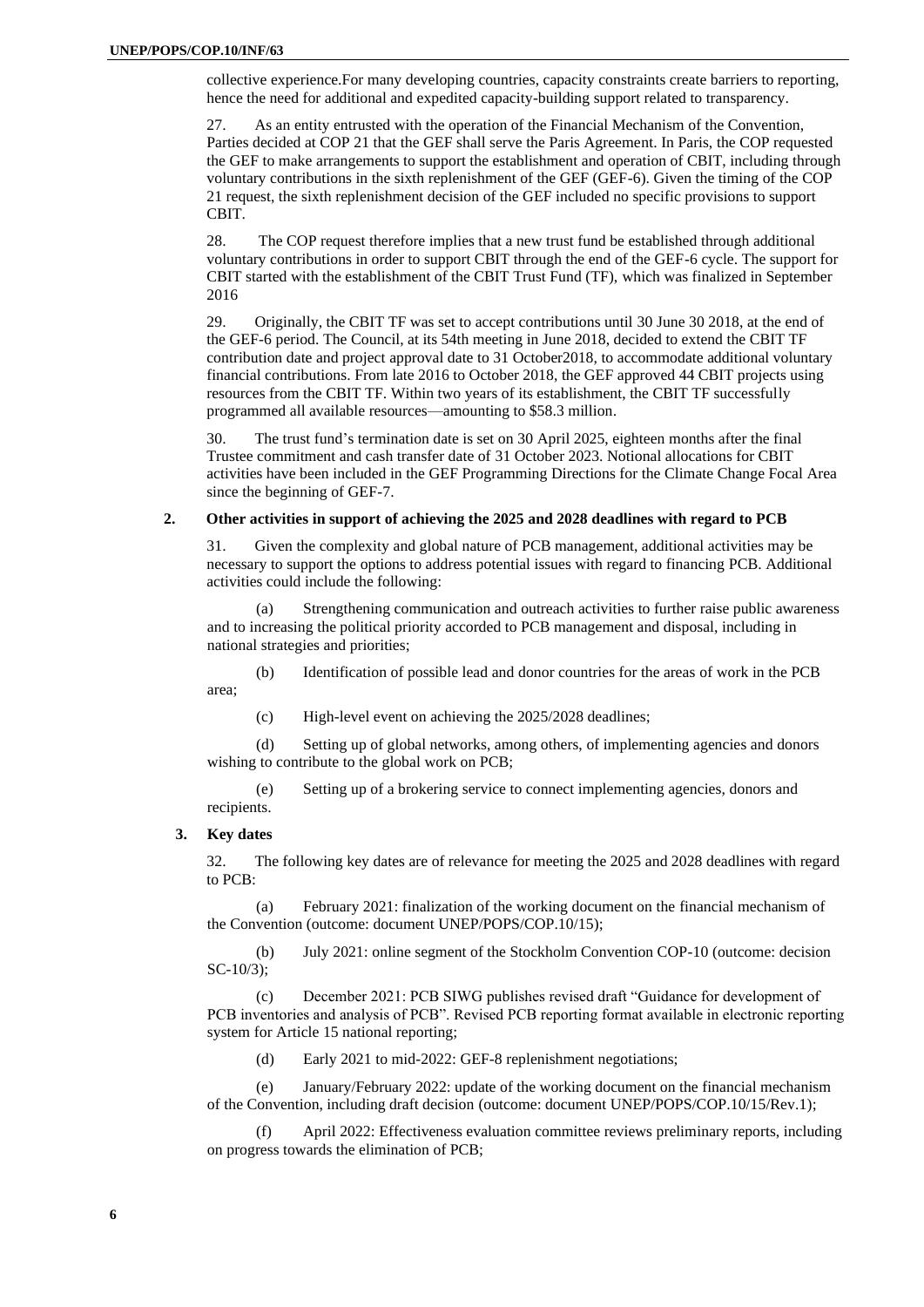(g) 6-17 June 2022: face-to-face segment of the Stockholm Convention COP-10: COP-10 to discuss matters related to the financial mechanism of the Convention and to adopt a decision on this area;

- (h) August 2022: Deadline for the fifth national reporting for the Stockholm Convention;
- (i) Second half of 2022: 7th GEF Assembly;
- (j) 2022-2026: GEF-8 implementation;

(k) February 2023: PCB SIWG publishes report on progress towards the elimination of PCB and a draft strategy for Parties to meet the 2025 and 2028 goals of the Stockholm Convention;

- (l) Mid-2023: Stockholm Convention COP-11:
	- i. COP-11 to discuss matters related to the financial mechanism of the Convention and to adopt a decision on this area;
	- ii. COP-11 to undertake the review of progress towards the elimination of PCB pursuant to para (h) of Part II of Annex A to the Convention, and to consider the draft PCB strategy;
- (m) 2025: identify, label and remove from use PCB containing equipment;
- (n) Early 2025 to mid-2026: GEF-9 replenishment negotiations;
- (o) 2026-2030: GEF-9 implementation;

(p) 2028: environmentally sound waste management of liquids containing PCBs and equipment contaminated with PCBs.